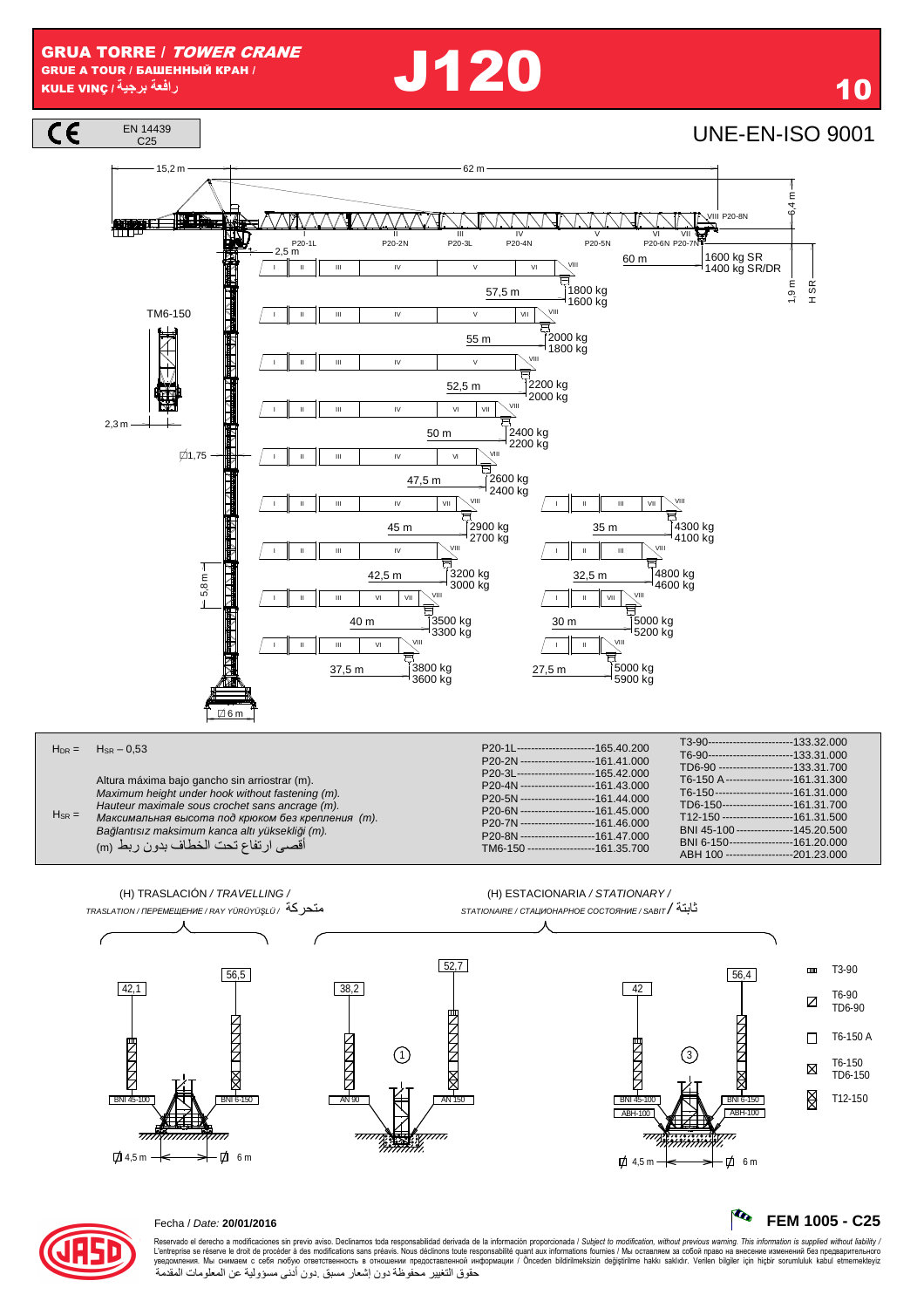|            | الأحمال/ CARGAS / LOADS / CHARGES / HAFPY3KW / YÜKLER |   |                                                                                                                                   |    |    |      |      |      |      |      |      |                          |                          |      |      |      |      |      |      | J120.10                  |
|------------|-------------------------------------------------------|---|-----------------------------------------------------------------------------------------------------------------------------------|----|----|------|------|------|------|------|------|--------------------------|--------------------------|------|------|------|------|------|------|--------------------------|
| مہم        | SR(t)                                                 |   | أقصي حمولة/ Cargas máximas / Maximum loads / Charges maximales / Максимальные нагрузки / Maksimum yük<br>$SR - 5t$                |    |    |      |      |      |      |      |      |                          |                          |      |      |      |      |      |      |                          |
| $\Box\Box$ | 5 <sub>t</sub><br>$@$ (m)                             |   | Alcance del gancho [m] / Hook reach [m] / Portée du crochet (m) / Радиус действия крюка (m) / Kancanın yüksekliği (m) /<br>الخطاف |    |    |      |      |      |      |      |      |                          |                          |      |      |      |      |      |      |                          |
| [m]        |                                                       | 5 | 10                                                                                                                                | 15 | 20 | 25   | 27,5 | 30   | 32,5 | 35   | 37,5 | 40                       | 42,5                     | 45   | 47,5 | 50   | 52,5 | 55   | 57,5 | 60                       |
| 60,0       | 23,2                                                  | 5 | 5                                                                                                                                 | 5  | 5  | 4,60 | 4,13 | 3,74 | 3,41 | 3,13 | 2,88 | 2,67                     | 2,48                     | 2,31 | 2,16 | 2,03 | 1,91 | 1,79 | 1,69 | 1,60                     |
| 57,5       | 24,3                                                  | 5 | 5                                                                                                                                 | 5  | 5  | 4,84 | 4,35 | 3,94 | 3,60 | 3,30 | 3,05 | 2,82                     | 2,63                     | 2,45 | 2,29 | 2,15 | 2,02 | 1,91 | 1,80 | $\overline{\phantom{0}}$ |
| 55,0       | 25,2                                                  | 5 | 5                                                                                                                                 | 5  | 5  | 5    | 4,54 | 4,12 | 3,76 | 3,45 | 3,18 | 2,95                     | 2,75                     | 2,56 | 2,40 | 2,25 | 2,12 | 2,00 |      |                          |
| 52,5       | 26,0                                                  | 5 | 5                                                                                                                                 | 5  | 5  | 5    | 4,69 | 4,25 | 3,89 | 3,57 | 3,30 | 3,06                     | 2,84                     | 2,66 | 2,49 | 2,34 | 2,20 |      |      |                          |
| 50,0       | 26,5                                                  | 5 | 5                                                                                                                                 | 5  | 5  | 5    | 4,80 | 4,36 | 3,98 | 3,66 | 3,38 | 3,13                     | 2,92                     | 2,73 | 2,55 | 2,40 |      |      |      |                          |
| 47,5       | 26,9                                                  | 5 | 5                                                                                                                                 | 5  | 5  | 5    | 4,88 | 4,43 | 4,05 | 3,72 | 3,44 | 3,19                     | 2,97                     | 2,77 | 2,60 |      |      | --   |      |                          |
| 45,0       | 27,9                                                  | 5 | 5                                                                                                                                 | 5  | 5  | 5    | 5    | 4,62 | 4,22 | 3,88 | 3,59 | 3,33                     | 3,10                     | 2,90 |      | —    | _    | --   |      |                          |
| 42,5       | 28,7                                                  | 5 | 5                                                                                                                                 | 5  | 5  | 5    | 5    | 4,76 | 4,35 | 4,00 | 3,70 | 3,43                     | 3,20                     | --   | –    |      |      | _    |      |                          |
| 40,0       | 29,2                                                  | 5 | 5                                                                                                                                 | 5  | 5  | 5    | 5    | 4,85 | 4,43 | 4,08 | 3,77 | 3,50                     |                          | _    | _    | --   |      | _    | __   |                          |
| 37,5       | 29,4                                                  | 5 | 5                                                                                                                                 | 5  | 5  | 5    | 5    | 4,88 | 4,47 | 4,11 | 3,80 |                          |                          |      |      |      |      |      |      |                          |
| 35,0       | 30,6                                                  | 5 | 5                                                                                                                                 | 5  | 5  | 5    | 5    | 5    | 4,67 | 4,30 | _    | $\overline{\phantom{a}}$ | $\overline{\phantom{a}}$ |      |      |      |      |      |      |                          |
| 32,5       | 31,3                                                  | 5 | 5                                                                                                                                 | 5  | 5  | 5    | 5    | 5    | 4,80 | —    |      |                          |                          |      |      |      |      | _    |      |                          |
| 30,0       | 30,0                                                  | 5 | 5                                                                                                                                 | 5  | 5  | 5    | 5    | 5    |      |      |      |                          |                          |      |      |      |      |      |      |                          |
| 27,5       | 27,5                                                  | 5 | 5                                                                                                                                 | 5  | 5  | 5    | 5    |      |      |      |      |                          |                          |      |      |      |      |      |      |                          |

| أقصي حمولة/ Cargas máximas / Maximum loads / Charges maximales / Максимальные нагрузки / Maksimum yük<br>إطبا<br>Щ<br>SR/DR(t)<br>$SR/DR - 5/10t$ |                      |          |                                                                                                                                         |            |             |            |      |      |      |      |      |      |      |      |                          |      |      |      |
|---------------------------------------------------------------------------------------------------------------------------------------------------|----------------------|----------|-----------------------------------------------------------------------------------------------------------------------------------------|------------|-------------|------------|------|------|------|------|------|------|------|------|--------------------------|------|------|------|
| <b>ZN</b><br>[m]                                                                                                                                  | $5 - 10t$<br>$@$ (m) |          | مدى / Alcance del gancho [m] / Hook reach [m] / Portée du crochet (m) / Радиус действия крюка (m) / Kancanın yüksekliği (m) /<br>الخطاف |            |             |            |      |      |      |      |      |      |      |      |                          |      |      |      |
|                                                                                                                                                   |                      | 15       | 20                                                                                                                                      | 25         | 27,5        | 30         | 32,5 | 35   | 37,5 | 40   | 42,5 | 45   | 47,5 | 50   | 52,5                     | 55   | 57,5 | 60   |
| 60,0                                                                                                                                              | 22,8-12,2            |          | $5-8,00$ 5-5,80                                                                                                                         | 4,48       | 4,00        | 3,60       | 3,26 | 2,97 | 2,72 | 2,50 | 2,31 | 2,13 | 1,98 | 1,84 | 1,71                     | 1,60 | 1,50 | 1,40 |
| 57,5                                                                                                                                              | 23,8-12,8            |          | $5-8,40$ 5-6,10                                                                                                                         | 4,72       | 4,22        | 3,80       | 3,45 | 3,14 | 2,88 | 2,65 | 2,45 | 2,27 | 2,11 | 1,96 | 1,83                     | 1,71 | 1,60 |      |
| 55,0                                                                                                                                              | 24,7-13,2            |          | $5-8,73$ 5-6,35                                                                                                                         | 4,92       | 4,40        | 3,97       | 3,60 | 3,29 | 3,01 | 2,78 | 2,56 | 2,38 | 2,21 | 2,06 | 1,92                     | 1,80 |      |      |
| 52,5                                                                                                                                              | 25, 3-13, 6          |          | $5-9,00$ 5-6,55                                                                                                                         | $5 - 5.08$ | 4,55        | 4,10       | 3,72 | 3,40 | 3,12 | 2,88 | 2,66 | 2,47 | 2,29 | 2,14 | 2,00                     |      | –    |      |
| 50,0                                                                                                                                              | 25,9-13,9            |          | $5-9,20$ 5-6,70                                                                                                                         | $5 - 5,20$ | 4,65        | 4,20       | 3,82 | 3,49 | 3,20 | 2,95 | 2,73 | 2,53 | 2,36 | 2,20 | $\overline{\phantom{0}}$ |      |      |      |
| 47,5                                                                                                                                              | 26, 2-14, 1          |          | $5-9.33$ 5-6.80                                                                                                                         | $5 - 5,28$ | 4,73        | 4,27       | 3,88 | 3,54 | 3,25 | 3,00 | 2,78 | 2,58 | 2,40 |      |                          |      |      |      |
| 45,0                                                                                                                                              | 27, 2-14, 6          |          | $5-9,70$ 5-7,08                                                                                                                         | $5 - 5,50$ | 4,93        | 4,45       | 4,05 | 3,70 | 3,40 | 3,14 | 2,91 | 2,70 | —    |      |                          |      |      |      |
| 42,5                                                                                                                                              | 27,8-15,0            | 5-9,97   | $5 - 7,28$                                                                                                                              | $5 - 5,66$ | $5 - 5,07$  | 4,58       | 4,17 | 3,81 | 3,51 | 3,24 | 3,00 |      |      |      |                          |      |      |      |
| 40,0                                                                                                                                              | 28, 3-15, 2          | $5 - 10$ | $5 - 7,40$                                                                                                                              | $5 - 5,76$ | $5 - 5, 16$ | 4,67       | 4,25 | 3,89 | 3,57 | 3,30 |      |      |      |      |                          |      |      |      |
| 37,5                                                                                                                                              | 28,4-15,3            | $5 - 10$ | $5 - 7,45$                                                                                                                              | $5 - 5,80$ | $5 - 5,20$  | 4,70       | 4,28 | 3,91 | 3,60 |      |      |      |      |      |                          |      |      |      |
| 35,0                                                                                                                                              | 29,6-15,9            | $5 - 10$ | $5 - 7,78$                                                                                                                              | $5 - 6,06$ | $5 - 5,44$  | 4,92       | 4,48 | 4,10 | --   |      |      |      |      |      |                          |      |      |      |
| 32,5                                                                                                                                              | $30,3 - 16,3$        | $5 - 10$ | $5 - 7,98$                                                                                                                              | $5 - 6,22$ | $5 - 5,58$  | $5 - 5,05$ | 4,60 |      |      |      |      |      |      |      |                          |      |      |      |
| 30,0                                                                                                                                              | 30,0-16,7            | $5 - 10$ | $5 - 8,20$                                                                                                                              | $5 - 6,40$ | $5 - 5,75$  | $5 - 5,20$ |      |      |      |      |      |      |      |      |                          |      |      |      |
| 27,5                                                                                                                                              | $27,5 - 17,1$        | $5 - 10$ | $5 - 8,41$                                                                                                                              | $5 - 6,57$ | $5 - 5,90$  |            |      |      |      |      |      |      |      |      |                          |      |      |      |

CARACTERISTICAS DE MECANISMOS / MECHANISMS FEATURES / CARACTÉRISTIQUES DES 1-ا J120.10 MÉCANISMES / XAPAKTEPИСТИКИ МЕХАНИЗМОВ / MEKANİZMALARIN ÖZELLİKLERİ / أالله / MÉCANISMES **Section** की \*opcional \*optional  $\langle \overline{\overline\Psi} \rangle$  $\degree$ ⇔ \*en option \**опция* **\*EC4860 TG2020VF OG1508VF EC3350VF \*EC6080VF TC575VF TH1506**  \*opsiyonel **44,1 kW 24,3 kW 35,3 kW 2x7,3 kW 2x5,5 kW 4 kW 11 kW**  اختيار ي 5t  $2,5 t - 50 m/min$ <br> $5 t - 25 m/min$ 5 5  $2,5 t - 80m/min$ <br>  $5 t - 40 m/min$  0...20 0...0, 8 0...75  $2.5 \, \overline{\phantom{0}}$  5 5 bd  $t_{0}^{4}$  $t^4$ 0,6 r/min 10t 3 3 m/min m/min 60 30 7 sl/min 0...37  $\Box$ m/min 2 2 40 60 80 t m/min 20 30 40 50 m/min  $\frac{p}{2}$ **PTOTAL( EC3350VF+ OG1508VF + TC575VF) = 39,3 kW**  10 5 t -- 40 m/min 10 t -- 20 m/min  $b\theta$ 9 10 **PTOTAL( EC4860+ OG1508VF + TC575VF) = 50,3 kW**  5 t -- 25 m/min. 10 t -- 12,5 m/min. 8 9<br>t 7<br>t 5 10 10 t 7 **PTOTAL( EC6080VF+ OG1508VF + TC575VF) = 59,1 kW** 5 6 7 30 15 3,5 t 5 6  $\mathbb{I}$ *m*/min 400V 50Hz m/min m/min 20 30 40  $10 \t 15 \t 20 \t 25$ EC4860 kW +20% 480V 60Hz TH1506 m/min +20% SR 534 m<br>DR 267 m SR 324 m SR 534 m ∕kg\  $H \leq$  $DR 162 m$  H ≤ H  $\overline{H}$ 



## Fecha / Date: **20/01/2016 FEM 1005 - C25**

Reservado el derecho a modificaciones sin previo aviso. Declinamos toda responsabilidad derivada de la información proporcionada / Subjec*t to modification, without previous warning. This information is supplied without l* 

حقوق التغيير محفوظة دون إشعار مسبق دون أدنى مسؤولية عن المعلومات المقدمة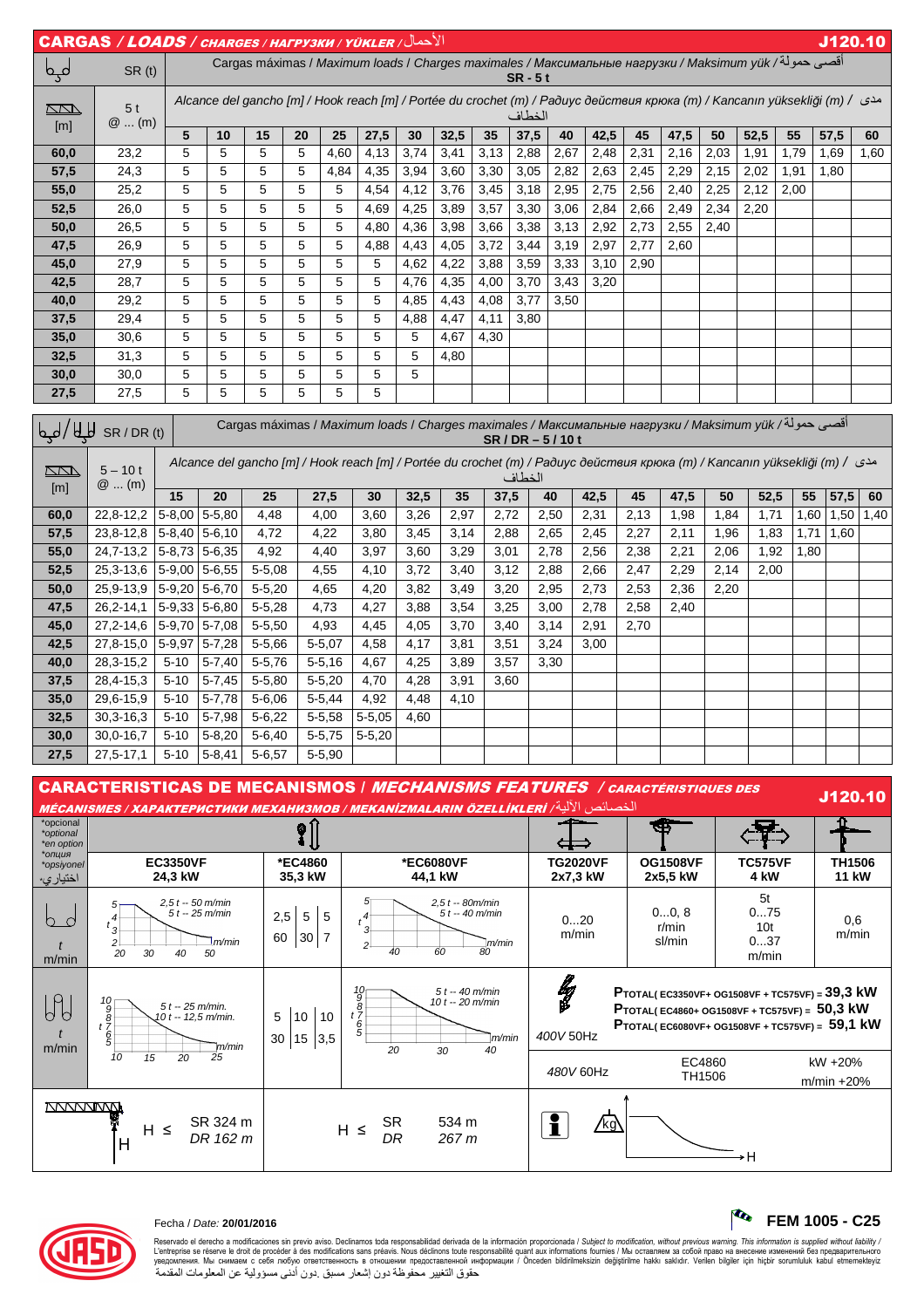| قائمة التحميل/ LISTA DE EMBARQUE / PACKING LIST / LISTE DE COLISAGE / CПИСОК ПОСТАВКИ / ÇEKİ LİSTESİ                                                                                                                                                                                                                                                                                                                                                                                                                                                 |                                                                          |                                                                      |                                                                      | J120.10                                                     |
|------------------------------------------------------------------------------------------------------------------------------------------------------------------------------------------------------------------------------------------------------------------------------------------------------------------------------------------------------------------------------------------------------------------------------------------------------------------------------------------------------------------------------------------------------|--------------------------------------------------------------------------|----------------------------------------------------------------------|----------------------------------------------------------------------|-------------------------------------------------------------|
| DENOMINACIÓN / DENOMINATION / DÉSIGNATION / HA3BAHHE / AÇIKLAMA /سم/                                                                                                                                                                                                                                                                                                                                                                                                                                                                                 | $L$ [m]                                                                  | A[m]                                                                 | $H$ [m]                                                              | $P / W$ [kg]                                                |
| Torre inferior / Lower tower / Tour inférieure<br>TI-6-150<br>البر ج السفلي / Нижняя башня Alt kule /                                                                                                                                                                                                                                                                                                                                                                                                                                                | 6,175                                                                    | 2,190                                                                | 2,190                                                                | 3.535                                                       |
| T3-90<br>T6-90<br>T6-150<br>Torre /Tower/Tour<br>TD6-150<br>بر ج / Башня / Kule /<br>TT6-150<br>T3-150<br>T12-150                                                                                                                                                                                                                                                                                                                                                                                                                                    | 3,190<br>6,140<br>6,175<br>6,175<br>6,175<br>3,265<br>12,000             | 1,818<br>1,818<br>1,870<br>1,870<br>1,870<br>1,870<br>1,870          | 1,818<br>1,818<br>1,870<br>1,870<br>1,870<br>1,870<br>1,870          | 1.200<br>2.250<br>2.760<br>2.930<br>2.760<br>1.550<br>5.180 |
| Torre asiento pista + base punta de torre + orientación<br>Slewing table + tower head base + slewing mechanism<br>Tour pivot + base du porte-flèche + mécanisme d'orientation<br>Сиденье площадки + основание верхней секции башни +<br>поворотный механизм<br>Göbek +kule kafa bölümü tabanı+mekanizma<br>برج وحدة الدوارن + قاعدة رأس البرج + ألية الدوران                                                                                                                                                                                         | 4,55                                                                     | 2,100                                                                | 2,035                                                                | 6.000                                                       |
| P20-1 [I]<br>Tramo de pluma<br>P20-2 [II]<br>Jib section<br>P20-3 [III]<br>Tronçon de flèche<br>P20-4 [IV]<br>Секция стрелы<br>P20-5 [V]<br>Bom bölümü<br>P20-6 [VI]<br>أجزاء الذراع<br>P20-7 [VII]<br>P20-8 [VIII]                                                                                                                                                                                                                                                                                                                                  | 11,660<br>11.690<br>5,190<br>10,190<br>10,115<br>5,190<br>2,690<br>2,950 | 1,175<br>1,150<br>1,200<br>1,165<br>1,165<br>1,200<br>1,200<br>1,266 | 2,230<br>2,295<br>2,195<br>2,145<br>2,145<br>2,135<br>2,135<br>2,440 | 1.913<br>1.630<br>610<br>970<br>775<br>345<br>140<br>275    |
| Cabeza superior (con elevación carga, traslación carro y armarios eléctricos)<br>Top part (with hoisting, trolley displacement and electrical cabinets)<br>Tête supérieure (avec mécanisme de levage de charge, translation du chariot<br>et armoires électriques)<br>Верхняя головная часть (с механизмом подъема груза, механизмом<br>перемещения грузовой тележки и электрическими шкафами)<br>Üst vinç başı (kaldıraç, mobil yük arabası ve elektrik panoları ile birlikte)<br>الرأس العلوية (مع رافع الحمولة ومحرك العربة والخزانات الكهربائية) | 10,890                                                                   | 2,150                                                                | 2,480                                                                | 8.440                                                       |
| Cabeza superior (sin elevación carga, traslación carro y armarios eléctricos)<br>Top part (without hoisting, trolley displacement and electrical cabinets)<br>Tête supérieure (sans mécanisme de levage de charge, translation du chariot et<br>armoires électriques)<br>Верхняя головная часть (без механизма подъема груза, механизма<br>перемещения грузовой тележки и электрических шкафов)<br>Üst vinç başı (kaldıraç, mobil yük arabası ve elektrik panoları olmadan)<br>الرأس العلوية (بدون رافع الحمولة ومحرك العربة والخزانات الكهربائية)   | 10,890                                                                   | 2,150                                                                | 2,480                                                                | 4.890                                                       |
| <b>SR</b><br>بكرة / Polipasto / Hook assembly / Palan / Полиспаст / Kanca takımı / أبكرة<br>SR/DR                                                                                                                                                                                                                                                                                                                                                                                                                                                    | 0,99<br>1,065                                                            | 0,235<br>0,400                                                       | 0,881<br>1,125                                                       | 240<br>350                                                  |
| Tirante sostén pluma / Jib support tie / Tirant de fleche / Растяжка поддержки<br>مشد دعامة الذراع / Kol destek bağları / د                                                                                                                                                                                                                                                                                                                                                                                                                          | 5,845                                                                    | 0,325                                                                | 0,350                                                                | 838                                                         |
| <b>SR</b><br>عربة/ Carro / Trolley / Chariot / Грузовая тележка / Şaryo /<br>SR/DR                                                                                                                                                                                                                                                                                                                                                                                                                                                                   | 1,77<br>1,80                                                             | 1,92<br>1,92                                                         | 1,76<br>1,76                                                         | 300<br>450                                                  |
| Contrapluma con plataformas / Counterjib with platforms<br>Н<br>Contre-flèche avec plateformes / Противовесная консоль с платформами /<br>الذراع المقابل مع المنصة / Platformlu kuyruk                                                                                                                                                                                                                                                                                                                                                               | 8,160                                                                    | 2,475                                                                | 0,530                                                                | 1.960                                                       |
| Plataforma y cabina / Platform and cabin / Plateforme et cabine<br>платформа и кабина / Platform ve kabin / منصة وكابينة                                                                                                                                                                                                                                                                                                                                                                                                                             | 3,520                                                                    | 2,060                                                                | 2,400                                                                | 1.085                                                       |
| Estructura torre de montaje / Jacking cage structure / Structure de<br>tour de montage / Структура монтажной башни / Kaldırma<br>TM6-150<br>kafesi yapısı / <sup>0</sup> اند kafesi                                                                                                                                                                                                                                                                                                                                                                  | 10,600                                                                   | 2,460                                                                | 2,310                                                                | 3.500                                                       |

| ثقل الـLASTRES INFERIORES / L <i>OWER BALLASTS / LESTS INFÉRIEURS / HVIXHVIÄ BAJIJACT / ALT AĞIRLIK TASLARI</i><br>J120.10 |      |      |      |      |  |  |  |  |  |  |  |
|----------------------------------------------------------------------------------------------------------------------------|------|------|------|------|--|--|--|--|--|--|--|
| <b>BNI 45-100</b>                                                                                                          | H(m) | 27,2 | 36,1 | 42.7 |  |  |  |  |  |  |  |
|                                                                                                                            | P(t) | 48   | 60   | 70   |  |  |  |  |  |  |  |
| <b>BNI 6-150</b>                                                                                                           | H(m) | 44.8 | 50.7 | 56,5 |  |  |  |  |  |  |  |
|                                                                                                                            | P(t) | 48   |      | 96   |  |  |  |  |  |  |  |

H: Altura bajo gancho / Height under hook / Hauteur maximale sous crochet Bыcoma под крюком / Kanca altı yüksekliği الأرتفاع أسفل الخطاف/ (النفاع المنشأ المسلم)<br>Para alturas intermedias tomar el lastre correspondiente a lest correspondant à la hauteur immédiatement supérieure / Для промежуточных высот возьмите балласт, соответствующий большей высоте / Orta yükseklikler için daha üst bir yüksekliğe<br>karşılık gelen ağırlığı alınız / للارتف



## Fecha / Date: **20/01/2016 FEM 1005 - C25**

Reservado el derecho a modificaciones sin previo aviso. Declinamos toda responsabilidad derivada de la información proporcionada / Subjec*t to modification, without previous warning. This information is supplied without l* حقوق التغيير محفوظة دون إشعار مسبق دون أدنى مسؤولية عن المعلومات المقدمة